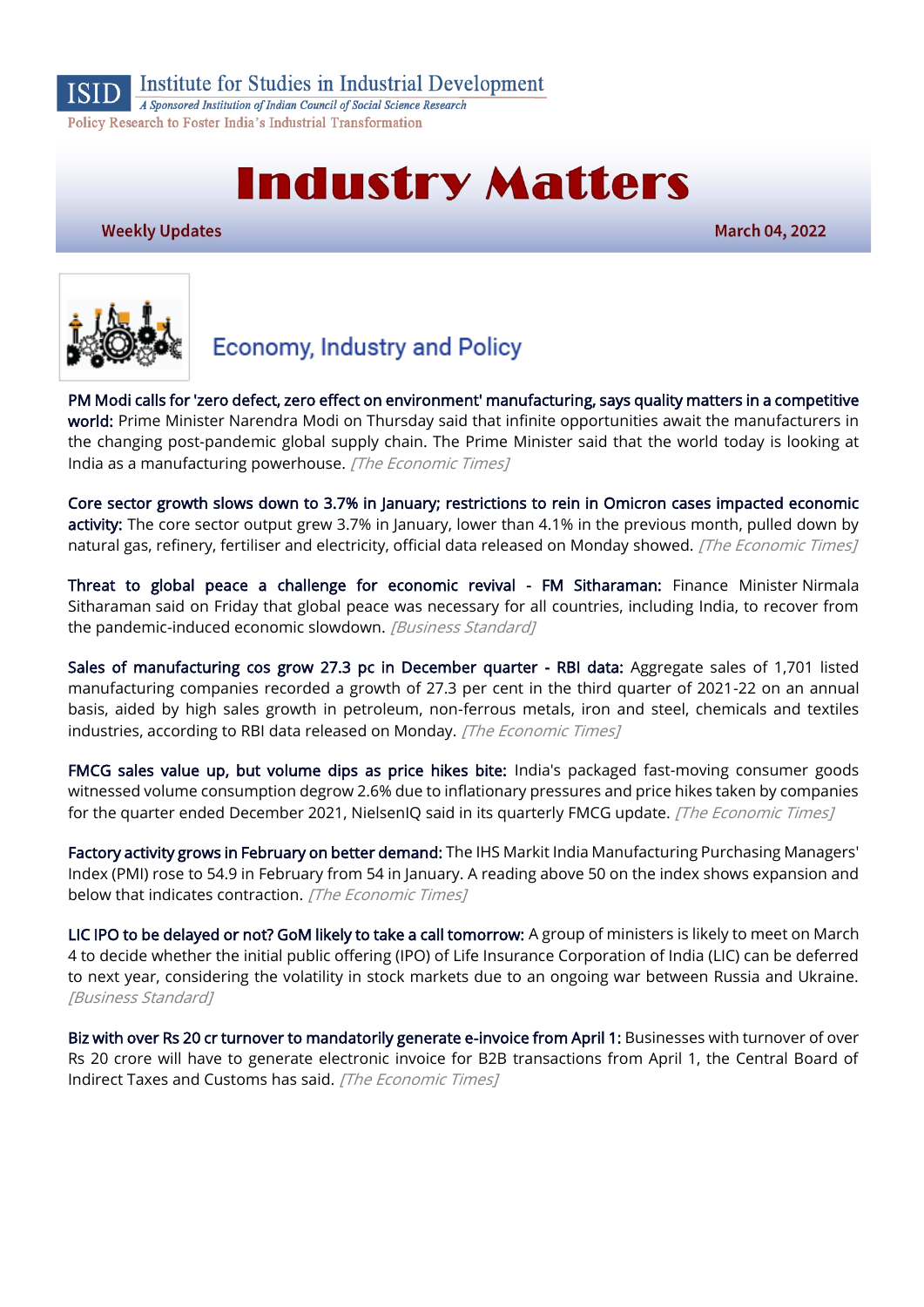

#### **Foreign Investment**

[FDI equity inflows dip 16% during Apr-Dec 2021 to \\$43.17 bn](https://www.business-standard.com/article/economy-policy/fdi-equity-inflows-dip-16-during-apr-dec-2021-to-43-17-bn-data-122022501119_1.html) - Data: The total FDI inflows (which includes equity inflows, re-invested earnings and other capital) aggregated at USD 60.34 billion during the nine month period of the current fiscal year as against USD 67.5 billion in the year-ago period. [Business Standard]

[FDI in Oct-Dec shrank 44%:](https://economictimes.indiatimes.com/news/economy/finance/fdi-in-oct-dec-shrank-44/articleshow/89834076.cms) Foreign direct investment (FDI) equity inflows into India in the third quarter of FY22 shrank almost 44% to \$12 billion from \$21.46 billion in the year-ago period, as per official data. [The Economic Times]

[Cabinet gives nod for up to 20% FDI in LIC under auto mode:](https://economictimes.indiatimes.com/news/economy/policy/cabinet-gives-nod-for-up-to-20-fdi-in-lic-under-auto-mode/articleshow/89861114.cms) Since, as per the present FDI policy, the foreign inflows ceiling for public sector banks is 20% under the government approval route, it has been decided to allow foreign investment of up to 20% for LIC and such other corporate bodies, another person said.  $[The$ Economic Times]

[Jaipur Rugs aims to be Rs 1,000-cr firm next fiscal; to open new stores in Europe, Southeast Asia:](https://economictimes.indiatimes.com/industry/cons-products/garments-/-textiles/jaipur-rugs-aims-to-be-rs-1000-cr-firm-next-fiscal-to-open-new-stores-in-europe-southeast-asia/articleshow/89868277.cms) The firm has opened a flagship store in Milan, Italy, considered to be one of the fashion capitals of the world, in December 2021 moving in the direction of its vision to be a global brand in the segment, said Jaipur Rugs Director Yogesh Chaudhary. [The Economic Times]



## **Trade Policy and Competitiveness**

[India's oil import bill to top \\$100 bn in current fiscal:](https://economictimes.indiatimes.com/news/economy/finance/indias-oil-import-bill-to-top-100-bn-in-current-fiscal/articleshow/89865935.cms) India's crude oil import bill is set to exceed \$100 billion in the current fiscal year ending March 31, almost double its spending last year, as international oil prices trade at seven-year highs. [The Economic Times]

[Exports of Electronic Goods sees a jump of 88% since 2013-14:](https://pib.gov.in/PressReleaseIframePage.aspx?PRID=1801781) India's export of electronic goods rose by almost 88% from USD 6600 Million in 2013-14 to USD 12,400 Million in 2021-22. Mobile phones, IT hardware (laptops, tablets), consumer electronics (TV and audio), industrial electronics and auto electronics are key exports in this sector. [Press Information Bureau]

[Trade deficit widens in February, exports up 22.36%:](https://economictimes.indiatimes.com/news/economy/indicators/trade-deficit-widens-in-february-exports-up-22-36/articleshow/89955325.cms) India's exports rose 22.36% to \$33.81 billion in February, led by engineering, petroleum and chemicals, preliminary data released by the commerce and industry ministry Wednesday showed. [The Economic Times]

[High net exports signal rising pressure on India's current account deficit:](https://www.business-standard.com/article/economy-policy/high-net-exports-signal-rising-pressure-on-india-s-current-account-deficit-122030200056_1.html) India's current account deficit (CAD) is set to widen in Q3 with net exports ratio touching the highest level in three years — at -3.9 per cent of gross domestic product (GDP) in the October-December quarter of FY22, GDP data has shown. [Business Standard]

[Engineering exports in April-January period surpasses target - EEPC data:](https://economictimes.indiatimes.com/news/economy/foreign-trade/engineering-exports-in-april-january-period-surpasses-target-eepc-data/articleshow/89896067.cms) As per the Quick Estimates of Foreign Trade for January 2022 released by the Department of Commerce, Government of India, the share of engineering in total merchandise export was 26.67 percent in January 2022 as against 25.89 percent in December 2021 and 26.89 percent in November 2021. [The Economic Times]

[India and Japan renew bilateral swap arrangement of \\$75 billion:](https://www.business-standard.com/article/economy-policy/india-and-japan-renew-bilateral-swap-arrangement-of-75-billion-122022800781_1.html) Japan and India believe that the BSA, which aims to strengthen and complement other financial safety nets, will further deepen financial cooperation between the two countries and contribute to regional and global financial stability, the RBI statement said. [Business Standard]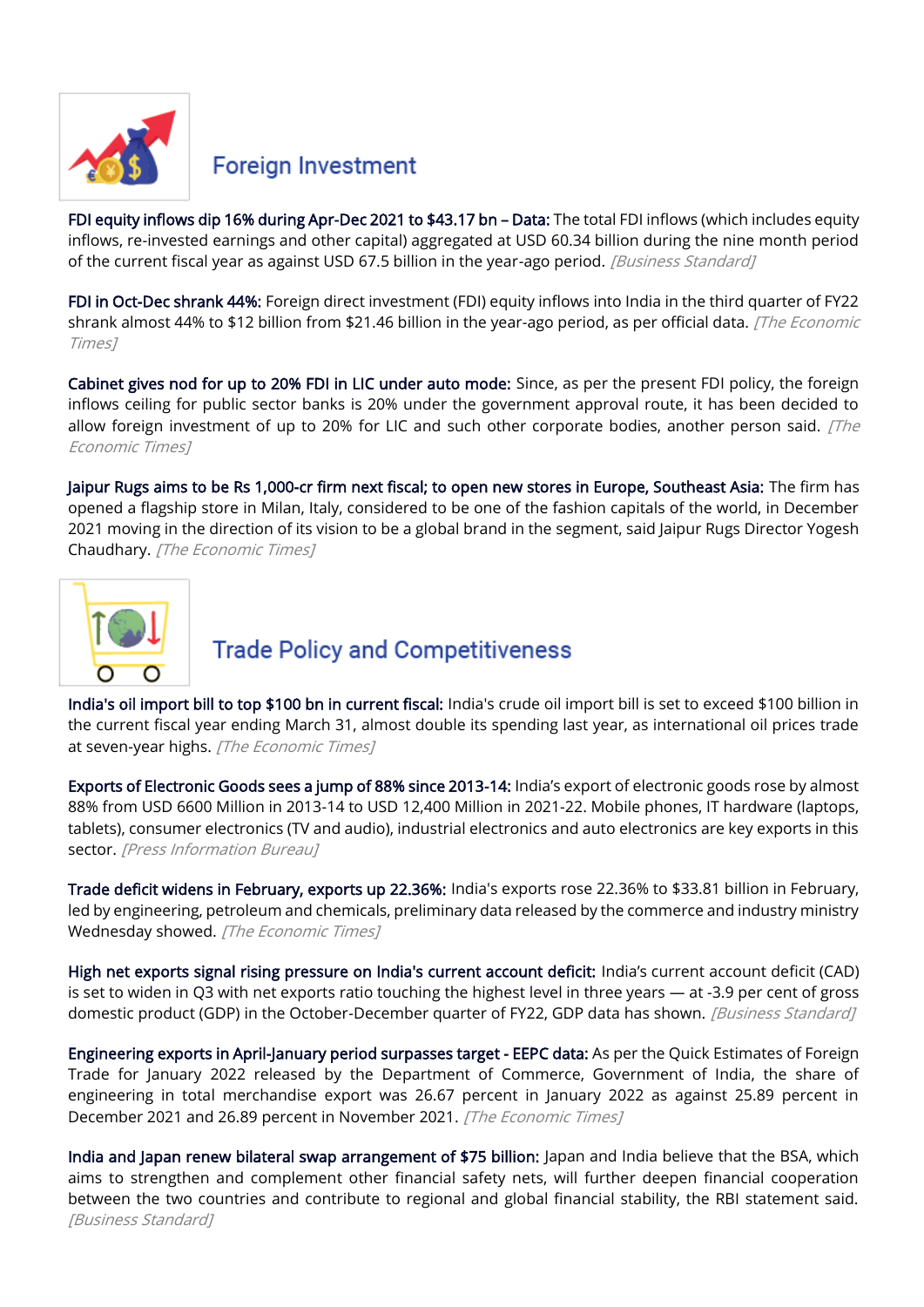[Govt seeks stakeholder inputs on IPR issues in proposed trade pact with Canada:](https://economictimes.indiatimes.com/news/economy/foreign-trade/govt-seeks-stakeholder-inputs-on-ipr-issues-in-proposed-trade-pact-with-canada/articleshow/89954298.cms) The department has asked stakeholders to furnish details on the IPR areas which are of "prime considerations" such as patent, trademark, copyright, design, geographical indications, enforcement, commercialization and technology transfer, and regulatory approval. [The Economic Times]

[Govt to accept RCMC application from exporters via online mode only:](https://economictimes.indiatimes.com/news/economy/foreign-trade/govt-to-accept-rcmc-application-from-exporters-via-online-mode-only/articleshow/89869687.cms) According to the Foreign Trade Policy, a Registration-cum-Membership Certificate (RCMC) is required for exporters in order to avail benefits under the policy. Holding the certificate can also help exporters in availing benefits with respect to customs and excise. [The Economic Times]

[Exporters want China route revived for shipments to CIS countries:](https://economictimes.indiatimes.com/news/economy/foreign-trade/exporters-want-china-route-revived-for-shipments-to-cis-countries/articleshow/89955038.cms) Indian exporters have sought resumption of exports to the Commonwealth of Independent States (CIS) countries through China, following Russia's invasion of Ukraine. [The Economic Times]

[Western sanctions on Russia to have marginal impact on India's trade:](https://www.financialexpress.com/economy/western-sanctions-on-russia-to-have-marginal-impact-on-indias-trade/2445084/) The sanctions on Moscow by the West are unlikely to have a material impact on most sectors of Indian economy and large sections of businesses, but it could lead to a taming of India's state-run oil companies' ambition to acquire more hydrocarbon assets in Russia. [Financial Express]

[Cloud over \\$500 million exports to Russia, CIS countries:](https://economictimes.indiatimes.com/news/economy/foreign-trade/cloud-over-500-million-exports-to-russia-cis-countries/articleshow/89881627.cms) Indian exporters to Russia and CIS countries face uncertainty over goods worth \$500 million due to the withdrawal of credit guarantee cover on items bound for the region, sanctions on Russian banks and feared disruptions at ports in the Baltic region. [The Economic Times]

[Pharma companies worried as exports to Russia, Ukraine may get hit:](https://economictimes.indiatimes.com/news/economy/foreign-trade/pharma-companies-worried-as-exports-to-russia-ukraine-may-get-hit/articleshow/89810667.cms) The Russia-Ukraine crisis and sanctions against Russia by many western countries including the US may cause some damage to Indian pharmaceutical exports, executives of pharma industry told ET. [The Economic Times]



#### **Corporate Governance**

[Future Retail suspends supermarket operations as Reliance plans takeover:](https://economictimes.indiatimes.com/industry/services/retail/future-retail-suspends-supermarket-operations-as-reliance-plans-takeover/articleshow/89866188.cms) Future Retail Ltd, India's secondlargest retailer, suspended most of its online and offline operations as stores remained shut on Sunday, after rival Reliance bid to take over its flagship supermarkets for missed lease payments. [The Economic Times]

[MCA to enter all complaints against cos in electronic registry; seeks to curb possible unauthentic](https://economictimes.indiatimes.com/news/economy/policy/mca-to-enter-all-complaints-against-cos-in-electronic-registry-seeks-to-curb-possible-unauthentic-communications/articleshow/89867489.cms)  [communications:](https://economictimes.indiatimes.com/news/economy/policy/mca-to-enter-all-complaints-against-cos-in-electronic-registry-seeks-to-curb-possible-unauthentic-communications/articleshow/89867489.cms) The system has been put in place to prevent possible harassment of stakeholders by fraudulent elements. Since all such communications will have the SRN, the stakeholders will be able know that the communication received by them is authentic, a senior official said.  $[The Economic Times]$ 

[RIL, Adani Power among companies bidding for Lanco Amarkantak:](https://economictimes.indiatimes.com/industry/energy/power/ril-adani-power-among-companies-bidding-for-lanco-amarkantak/articleshow/89835935.cms) Reliance Industries, Adani Power, Oaktree Capital's fund, O P Jindal promoted Jindal Power Ltd and a consortium of three state-owned entities - Power Finance Corporation, REC Ltd and NTPC Ltd - have submitted expressions of interest for Lanco Amarkantak Power - the distressed thermal power company undergoing insolvency proceedings, said people aware about the development. [The Economic Times]

[Mankind Pharma to acquire Panacea's formulation brands for India, Nepal:](https://economictimes.indiatimes.com/industry/healthcare/biotech/pharmaceuticals/mankind-pharma-to-acquire-panaceas-formulation-brands-for-india-nepal/articleshow/89905283.cms) Through this acquisition Mankind Pharma will be able to explore new therapeutic areas and create visibility in lifestyle, oncology and transplant business, he added. [The Economic Times]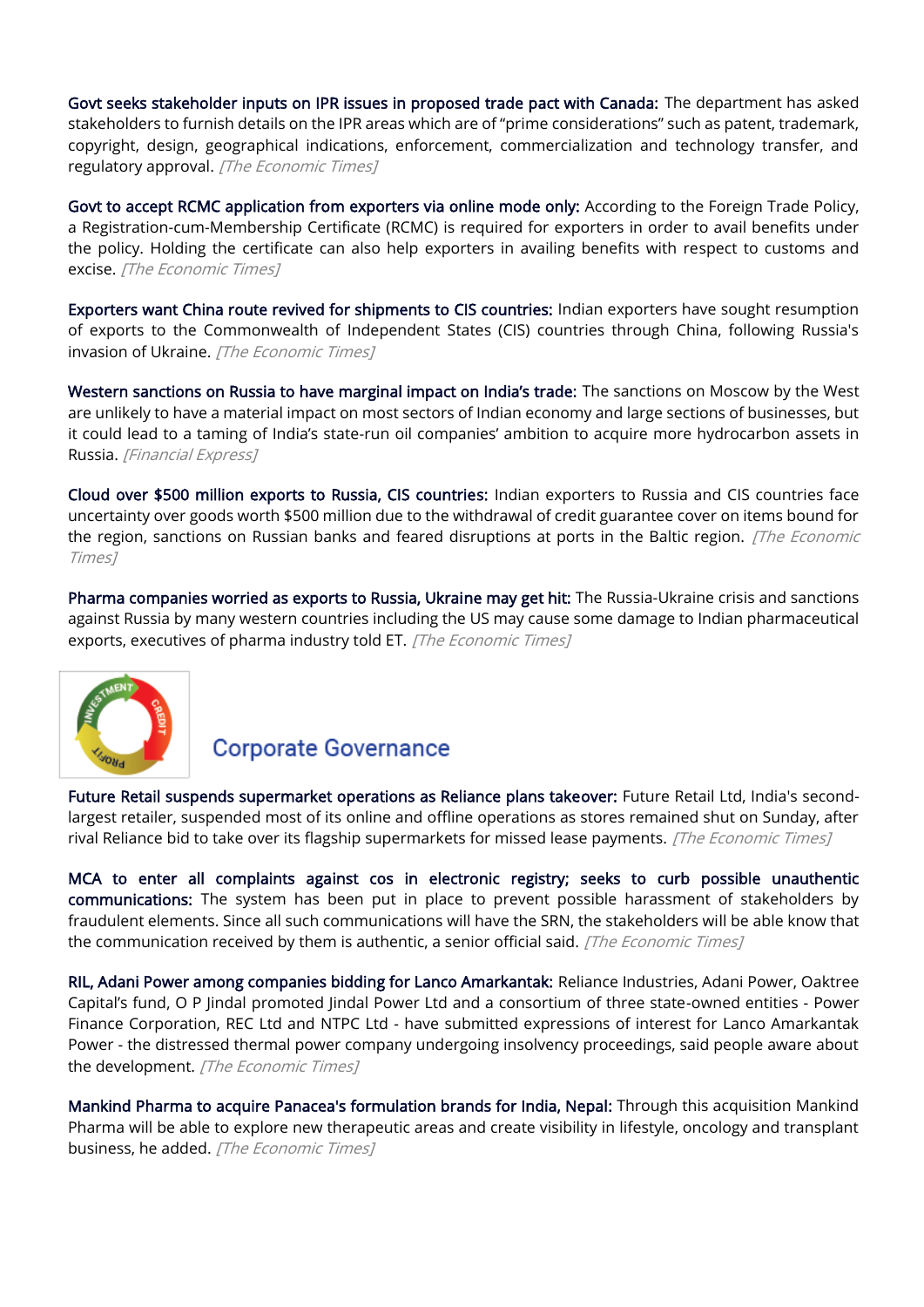

## **MSMEs and Start-ups**

[Indian startups second to US on Y Combinator's top companies list:](https://economictimes.indiatimes.com/tech/startups/india-tops-the-chart-after-us-in-y-combinators-top-companies-list/articleshow/89905360.cms) Fintech unicorn Razorpay, which was valued at \$7.5 billion in December last year, topped the charts amongst Indian startups in Y Combinator's top startup list, which featured over 260 startups from the accelerator's portfolio. [The Economic Times]

[Govt extends deadline for feedback on draft MSME policy:](https://www.financialexpress.com/industry/sme/msme-eodb-govt-extends-deadline-for-feedback-on-draft-msme-policy/2450310/) The MSME Ministry has extended the deadline for submission of feedback on the draft national policy for micro, small and medium enterprises (MSMEs) by two weeks to March 15 for greater participation of MSME stakeholders with their inputs. [Financial Express]

[Accel raises \\$650 mn fund to invest in Indian and SE Asian start-ups:](https://www.business-standard.com/article/companies/accel-raises-650-mn-fund-to-invest-in-indian-and-se-asian-start-ups-122030201221_1.html) Venture capital (VC) firm Accel, an early investor in unicorns like Flipkart, Swiggy, Zetwerk, Cultfit, Acko and others, has raised its seventh fund for India and SE Asia with a corpus of \$650 million. [Business Standard]

[Union Bank, NPCI launch credit card for MSME borrowers to meet biz expenses:](https://economictimes.indiatimes.com/small-biz/sme-sector/union-bank-npci-launch-credit-card-for-msme-borrowers-to-meet-biz-expenses/articleshow/89841815.cms) The 'Union MSME RuPay Credit Card' is a new digital payment tool available to the MSME customers of Union Bank of India for meeting their business-related operational expenses with interest-free credit for up to 50 days. [The Economic Times]



# **Employment and Industrial Relations**

[Formal job creation surged to 1.5 mn in December 2021, shows data:](https://www.business-standard.com/article/economy-policy/formal-job-creation-surged-to-1-5-mn-in-december-2021-shows-data-122022500905_1.html) Around 15.26 lakh new members joined the ESIC-run social security scheme in December 2021 against 10.39 lakh in the previous month, official data showed on Friday, giving a perspective on formal sector employment in the country. [Business Standard]

[States without MGNREGA ombudsperson in 80% districts won't get funds:](https://www.business-standard.com/article/economy-policy/states-without-mgnrega-ombudsperson-in-80-districts-won-t-get-funds-122022700811_1.html) From the next fiscal, the Centre will not give funds for employment guarantee scheme MGNREGS to states that do not appoint ombudspersons in 80 per cent of their districts where the scheme has been applied, a top government official said on Sunday. [Business Standard]

[Fall in rural wage, labour crunch in urban areas hit construction sector:](https://www.business-standard.com/article/economy-policy/fall-in-rural-wage-labour-crunch-in-urban-areas-hit-construction-sector-122030200062_1.html) Industry veterans feel a dip in rural wages, unemployment, unprecedented rains and labour shortage in urban areas are the key reasons for the contraction of 2.8 per cent in the construction sector during Q3. [Business Standard]

[Payroll Reporting in India](https://pib.gov.in/PressReleasePage.aspx?PRID=1800979) - MOSPI: The National Statistical Office (NSO), Ministry of Statistics and Programme Implementation has released the press note on Employment Outlook of the country covering the period September, 2017 to December, 2021 based on the administrative records available with selected government agencies to assess the progress in certain dimensions. [Press Information Bureau]

[Government to pay Rs 12,000 crore extra for rural jobs scheme:](https://economictimes.indiatimes.com/news/economy/policy/government-to-pay-rs-12000-crore-extra-for-rural-jobs-scheme/articleshow/89954897.cms) The rural employment guarantee scheme will require additional funds beyond the upwardly revised Rs 98,000 crore in the Budget presented on February 1. [The Economic Times]

[We are in talks with HR heads of companies on wage code - Labour Minister Bhupender Yadav:](https://economictimes.indiatimes.com/news/economy/policy/were-in-talks-with-hr-heads-of-companies-on-wage-code-labour-minister-bhupender-yadav/articleshow/89931436.cms) According to labour and employment minister Bhupender Yadav, India's labour codes are futuristic. India is one of the few countries in the world that has recognised gig and platform workers in our Codes and they have been registered on the e-Shram portal. [The Economic Times]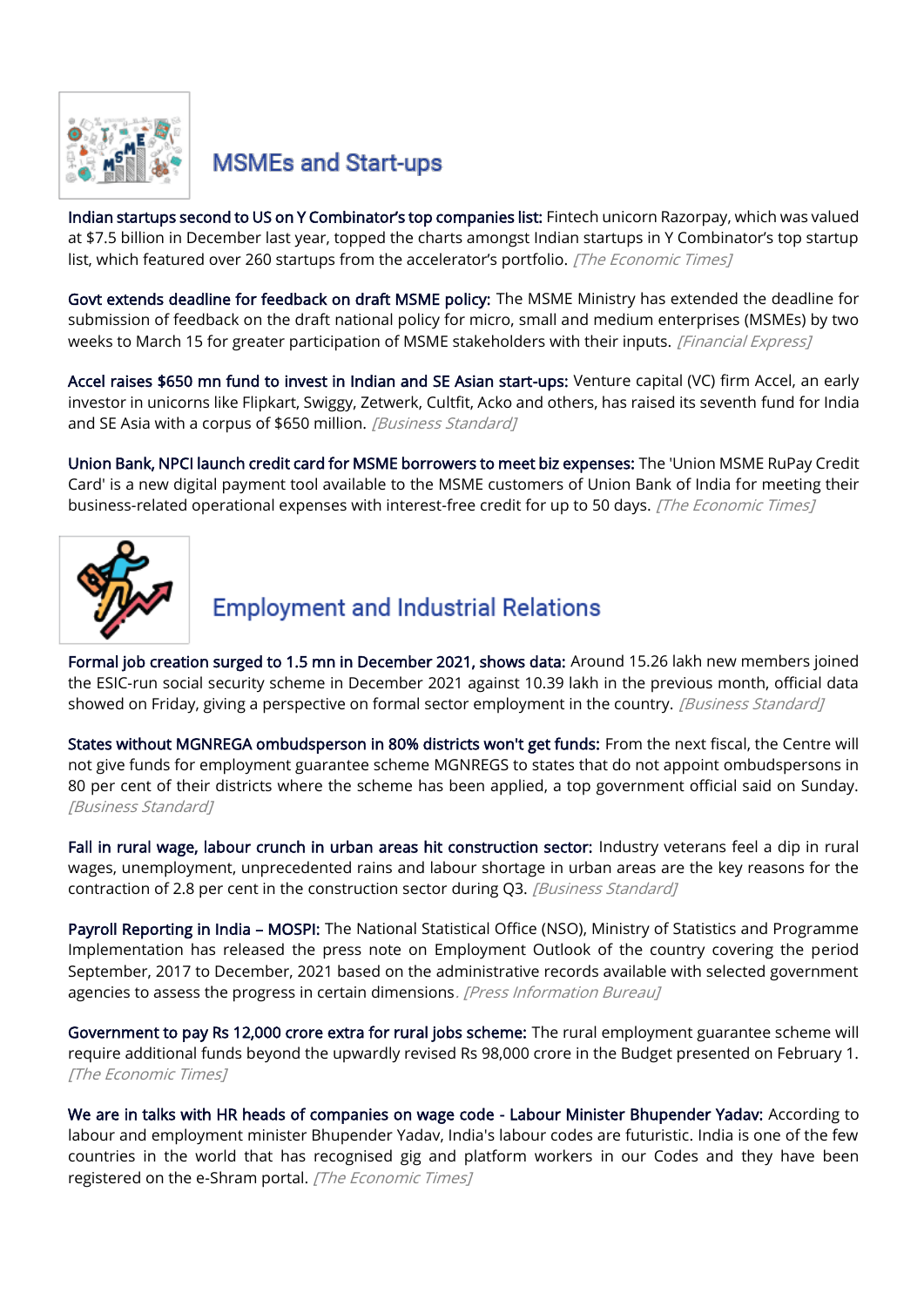

#### **Industrial Finance**

[NBFCs likely to report 14% loan growth in FY23 - Ind-Ra:](https://www.financialexpress.com/industry/banking-finance/nbfcs-likely-to-report-14-loan-growth-in-fy23-ind-ra/2444850/) Non-banking finance companies (NBFCs) are likely to report a 14% year-on-year loan growth in the next financial year because of higher demand in the secured asset class segment, India Ratings & Research said in its FY23 outlook for non-bank lenders. [Financial Express]

[Russia-Ukraine conflict triggers delay in fund-raisings offshore and onshore:](https://economictimes.indiatimes.com/news/economy/finance/russia-ukraine-conflict-triggers-delay-in-fund-raisings-offshore-and-onshore/articleshow/89913669.cms) Mumbai International Airport (MIAL) and Indian Railway Finance Corporation (IRFC) are among some of the local companies seeking to raise global money via loans or bonds in the range of \$500-\$1 billion each, sources said. [The Economic Times]

[Microfinance's contribution to India's GVA likely to grow - NCAER:](https://economictimes.indiatimes.com/industry/banking/finance/microfinances-contribution-to-indias-gva-likely-to-grow-says-ncaer/articleshow/89947814.cms) The microfinance sector contributed about 2% of India's gross value added (GVA), the productivity metric for the economy, while the overall contribution of the entire financial sector is about 5.5% in 2018-19, according to a study by the (NCAER). [The Economic Times]

[FM holds meeting with hospitality, tourism sectors; discusses credit-related issues:](https://economictimes.indiatimes.com/news/economy/policy/fm-holds-meeting-with-hospitality-tourism-sectors-discusses-credit-related-issues/articleshow/89822245.cms) It is to be noted that Budget 2022-23 had proposed to open an additional Rs 50,000 crore window under the Emergency Credit Line Guarantee Scheme (ECLGS) to support hospitality and related services sector. [The Economic Times]



### **Technology and Innovation**

[PM Modi makes strong pitch for self-reliance in technology sector:](https://www.livemint.com/news/india/pm-modi-makes-strong-pitch-for-self-reliance-in-technology-sector-11646201495121.html) The prime minister said science and technology was not an isolated sector as it was closely connected with the digital economy and based on advanced technology, which is now focusing on fast delivery and empowering citizens. [Mint]

[ERGO Technology & Services sets up captive technology hub in India:](https://www.thehindubusinessline.com/info-tech/ergo-technology-services-sets-up-captive-technology-hub-in-india/article65187817.ece) ERGO, a global insurance major, has set up a captive technology hub in India to develop technology solutions in the insurance space for the entire 18 billion euro ERGO Group, which operates in about 30 countries. [The Hindu BusinessLine]

[YouTube's creative ecosystem contributed](https://www.thehindubusinessline.com/info-tech/social-media/youtubes-creative-ecosystem-contributed-6800-cr-to-indian-economy-in-2020/article65186825.ece) **₹**6,800 cr to Indian economy in 2020: According to the report, the Google-owned video-sharing platform helped generate 683,900 full-time equivalent jobs in India. Further, over 80% of creative entrepreneurs said the platform has had a positive impact on their professional goals.  $\int$ *The* Hindu BusinessLine]

[IPR plays important role in strengthening growth, focus on development - FM:](https://economictimes.indiatimes.com/news/economy/policy/ipr-plays-important-role-in-strengthening-growth-focus-on-development-fm/articleshow/89849765.cms) Finance Minister Nirmala Sitharaman on Saturday said India is at a stage where growth and the focus on development have got to be strengthened from every side and intellectual property rights (IPRs) have an important role in it. [The Economic Times]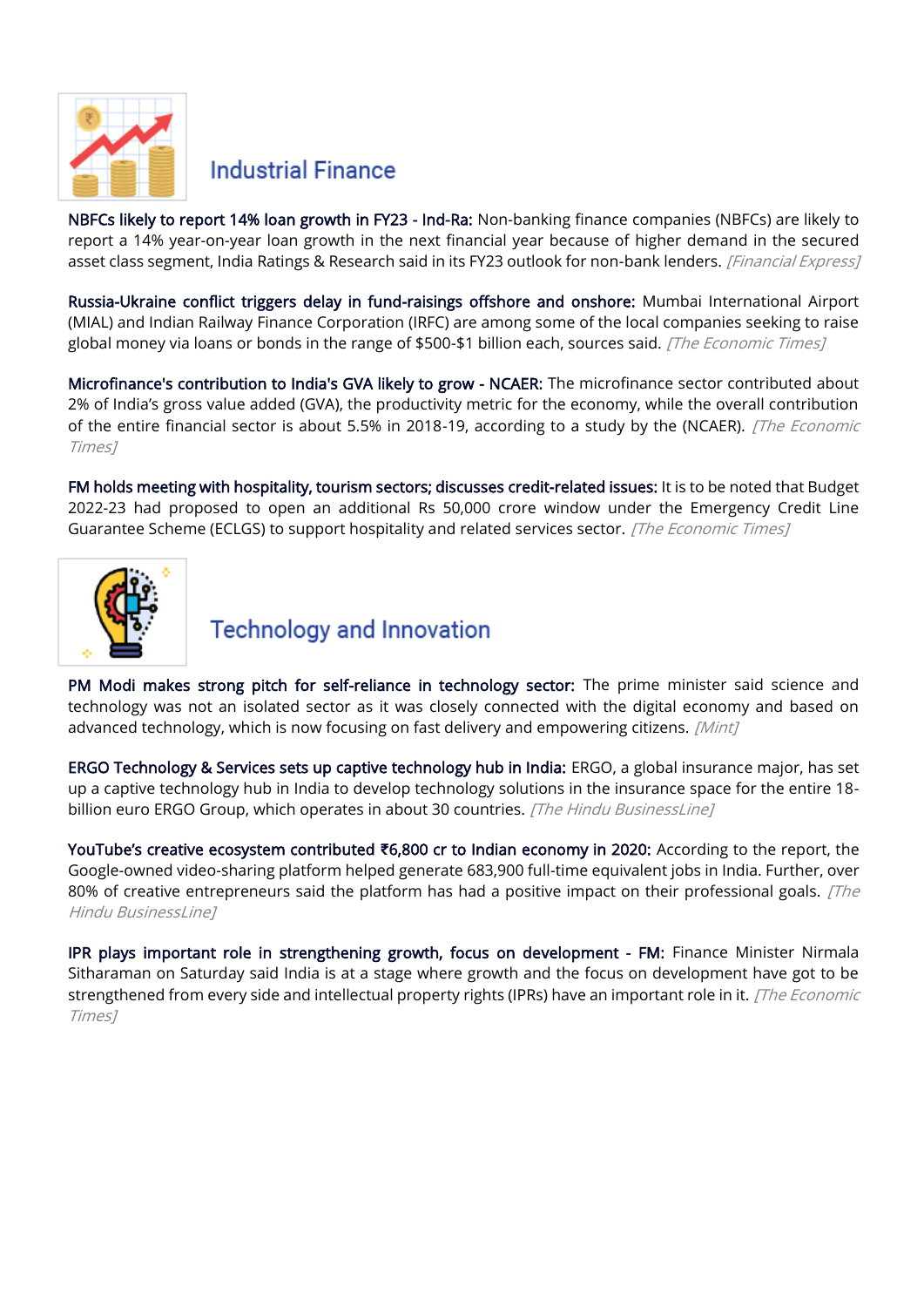

## Industrial Infrastructure, Clusters and SEZs

[Multi-crore waterway project to be developed in Mizoram to aid southern districts:](https://economictimes.indiatimes.com/news/economy/infrastructure/multi-crore-waterway-project-to-be-developed-in-mizoram-to-aid-southern-districts/articleshow/89964695.cms) A multi-crore inland waterway transport project would be developed across a 23-km stretch on Mizoram's Khawthlangtuipui-Tuichawng rivers to cater to the needs of the southern districts, a senior official said. [The Economic Times]

[European Union to fund urban infrastructure programme for Indian cities:](https://economictimes.indiatimes.com/news/economy/infrastructure/european-union-to-fund-urban-infrastructure-programme-for-indian-cities/articleshow/89919882.cms) The EU funded International Urban and Regional Cooperation (IURC) Asia & Australasia programme in India was officially launched in a virtual event last week. [The Economic Times]

[Steps to boost NHAI's fiscal position in next few months - Giridhar Aramane, secretary, MoRTH:](https://economictimes.indiatimes.com/news/economy/infrastructure/steps-to-boost-nhais-fiscal-position-in-next-few-months-giridhar-aramane/articleshow/89878153.cms) NHAI secretary Giridhar Aramane said that the finance ministry has allocated much more to NHAI in the budget 2022-23 than what was expected. In 2021-22, he said, NHAI has a target of around 10,000-11,000 km. [The Economic Times]

[443 infrastructure projects show cost overruns of Rs 4.45 lakh crore:](https://economictimes.indiatimes.com/news/economy/finance/443-infrastructure-projects-show-cost-overruns-of-rs-4-45-lakh-crore/articleshow/89863966.cms) The Ministry of Statistics and Programme Implementation monitors infrastructure projects of Rs 150 crore and above. Of 1,671 such projects, 443 projects reported cost overruns and 514 projects were delayed. [The Economic Times]



### Sustainable Industrialisation

[India adds record 10 gigawatt solar capacity in 2021 - Report:](https://www.financialexpress.com/economy/india-adds-record-10-gigawatt-solar-capacity-in-2021-report/2449001/) Cumulative solar installed capacity in India was approximately 49 GW at the end of December 2021, the report titled 'Annual 2021 India Solar Market Update' said. "India added a record 10 GW of solar in 2021, the highest ever in a year. [Financial Express]

[Niti Aayog to roll out EV battery swapping policy in four months:](https://economictimes.indiatimes.com/industry/renewables/niti-aayog-to-roll-out-ev-battery-swapping-policy-in-four-months/articleshow/89835938.cms) Public policy think tank Niti Aayog plans to roll out a 'battery swapping policy' – which will give electric vehicle buyers an option not to own its battery thereby bringing down the upfront cost and fast-tracking EV adoption – in the next 3-4 months. [The Economic Times]

[SECI, HPCL sign MoU to work together in RE, electric mobility, alternative fuels:](https://economictimes.indiatimes.com/industry/renewables/seci-hpcl-sign-mou-to-work-together-in-re-electric-mobility-alternative-fuels/articleshow/89901059.cms) State refiner Hindustan Petroleum Corporation Ltd (HPCL) and Solar Energy Corporation of India Ltd has inked a pact for cooperation and collaboration in the field of renewable energy, electric mobility, and alternative fuels including the development of ESG Projects. [The Economic Times]

[India slips 3 spots to rank 120 on 17 SDG goals adopted as 2030 agenda - Report:](https://economictimes.indiatimes.com/news/economy/indicators/india-slips-3-spots-to-rank-120-on-17-sdg-goals-adopted-as-2030-agenda-report/articleshow/89924013.cms) According to the Centre for Science and Environment's State of India's Environment Report, 2022, released by Union Environment Minister Bhupender Yadav on Tuesday, India's rank dropped primarily because of major challenges in 11 SDGs including zero hunger, good health and wellbeing, gender equality and sustainable cities and communities.  $\sqrt{The}$ Economic Times]



**Sectoral News** 

[Power consumption grows 2.2 pc to 105.54 billion units in February:](https://economictimes.indiatimes.com/news/economy/indicators/power-consumption-grows-2-2-pc-to-105-54-billion-units-in-february/articleshow/89919607.cms) India's power consumption growth remained subdued at 2.2 per cent year-on-year in February to 105.54 billion units (BU), showing the impact of local restrictions imposed by the states due to the third wave of COVID-19. [The Economic Times]